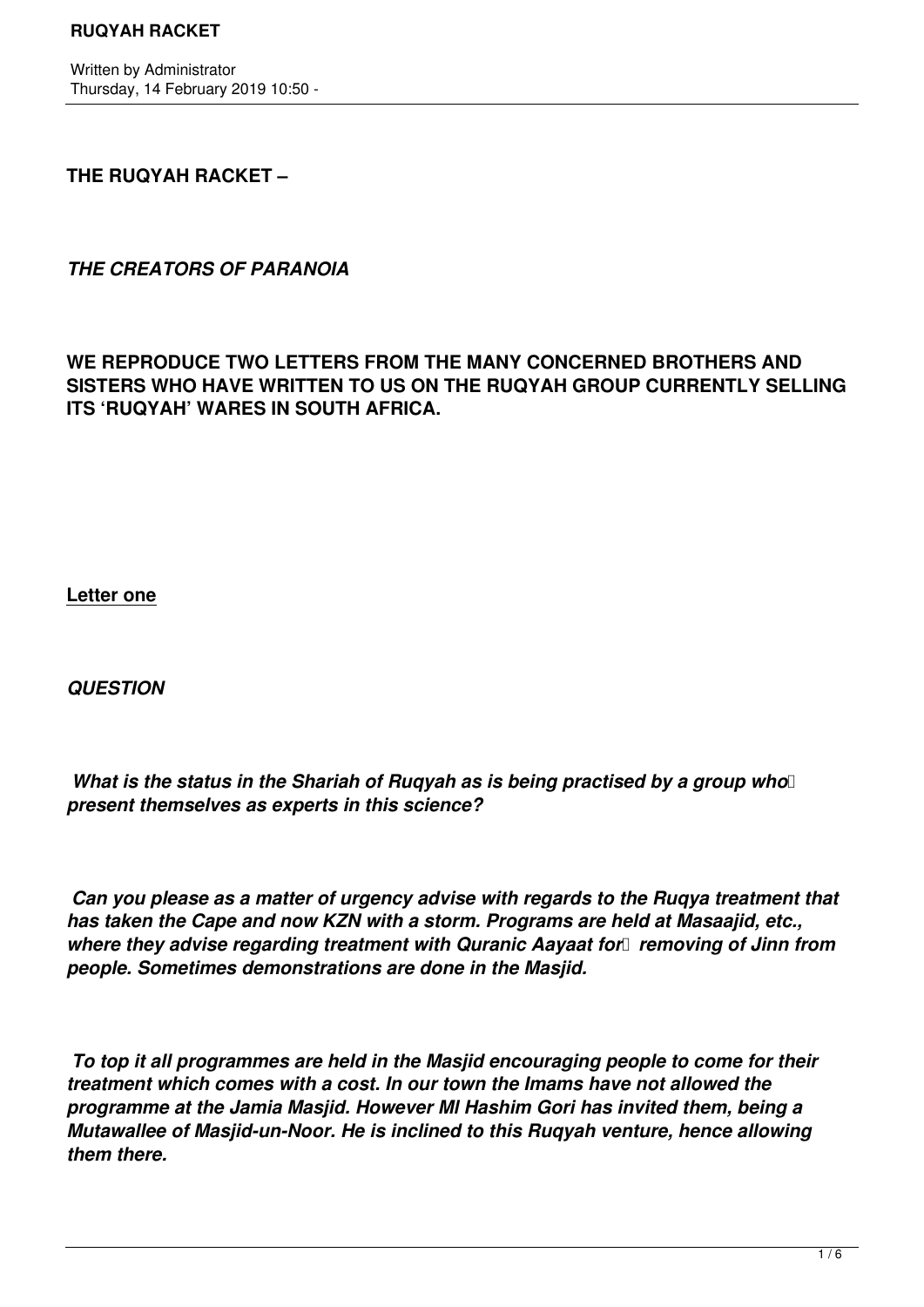*If it is not compliant please advise the Ummah as a priority.* 

**Letter two**

 *Please advise on what is acceptable according to Shariah regarding Ruqyah? Ruqyah SA is hosting Sheikh Abder Rahman Ben Halima who is said to be a renowned ruqyah specialist.* 

 *He recently gave a talk and he emphasised that raqyah is only taken from Quraan and Sunnah. Having little to no knowledge about this subject, besides the Masnoon wazaaif like Aayatul Kursi, 3 Quls, etc, I am unsure as to what is Haqq and what is not.*

 *Of the things he mentioned, he spoke about the 'phenomenon' of reversing jinn catching. I'm not sure I understood exactly what he was explaining.*

 *His wife is the 'bait' that catches the Jinnaat. Then wazeefahs are read after which the jinn can take Shahaadah or die.* 

*If possible, can Molana please outline what is the Shar'i limits of rugyah.* 

*JazaakAllahKhair*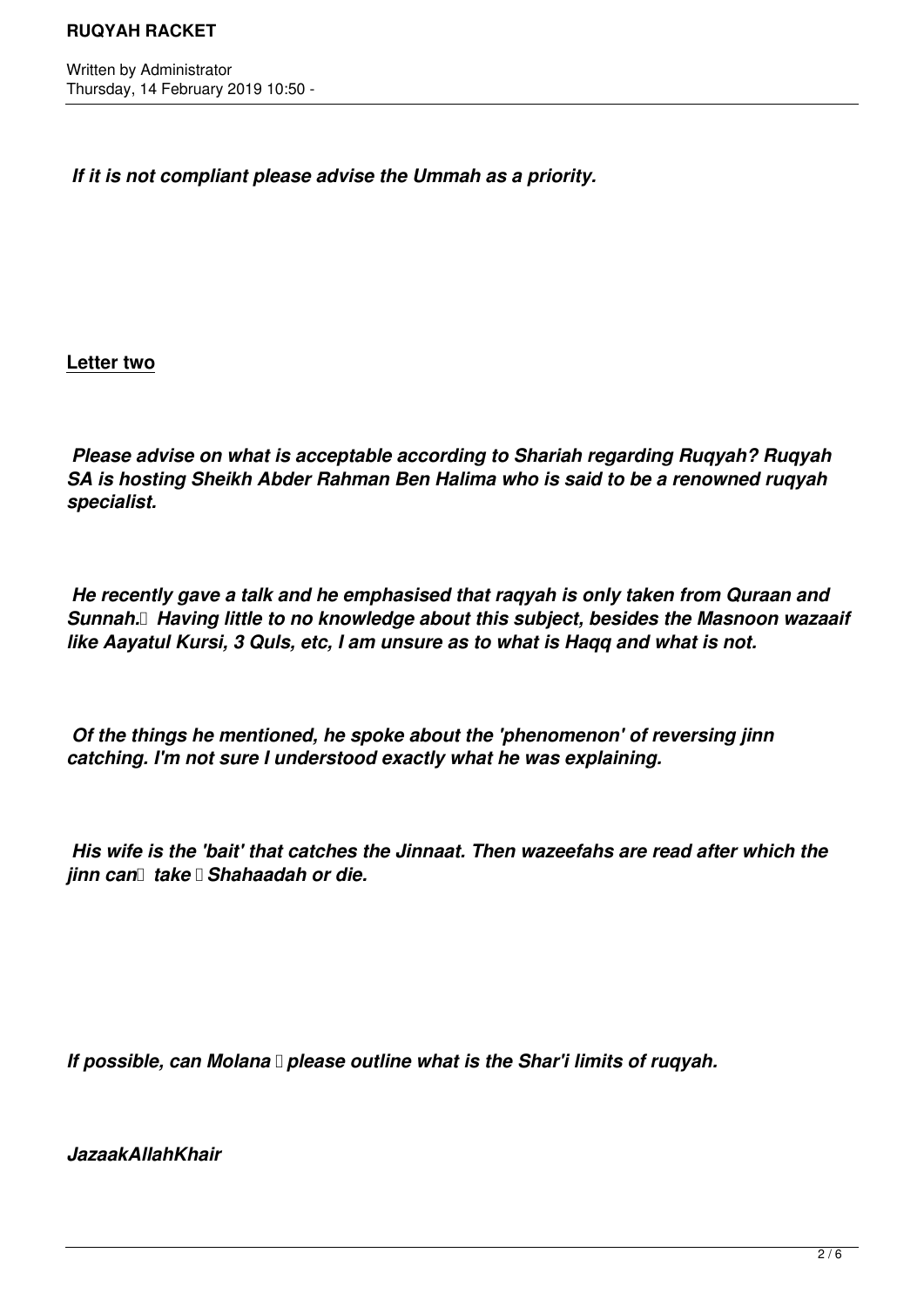Written by Administrator Thursday, 14 February 2019 10:50 -

## **ANSWER**

While Ruqyah (Ta'weez, etc.) is permissible, the group of so-called ruqyah 'specialists" is a *baat il*

group which should not be touched with a bargepole. These ruqyah characters are liable to drive you into paranoia with their jinn and 'gin' talk. It is indeed lamentable that these chaps are allowed to misuse the Musaajid for marketing their baseless 'ruqyah' wares.

Their objective is purely monetary gain. Their ruqyah business is **HARAAM**. They are selling and misusing the Qur'aan Majeed for the miserable, cheap gain of the dunya. They are bartering away their Deen for the dunya.

Their jinn-catching stunts, even if assumed to be true, are **HARAAM**. While there are *amaliyaa t* for

subjugating, enslaving and controlling jinn, these are **HARAAM**

. *Jinn* , like *Insaan*

(the human being) is

## *azaad (free).*

Jinn are not animals which may be trapped, eaten, encaged, etc. They are intelligent, free beings. They are Muslims and kuffaar. Rasulullah (Sallallahu alayhi wasallam) had gone to the abode of the Jinn specially to present Islam to them. Innumerable Jinn are Muslims, and there are still Sahaabah Jinn alive today.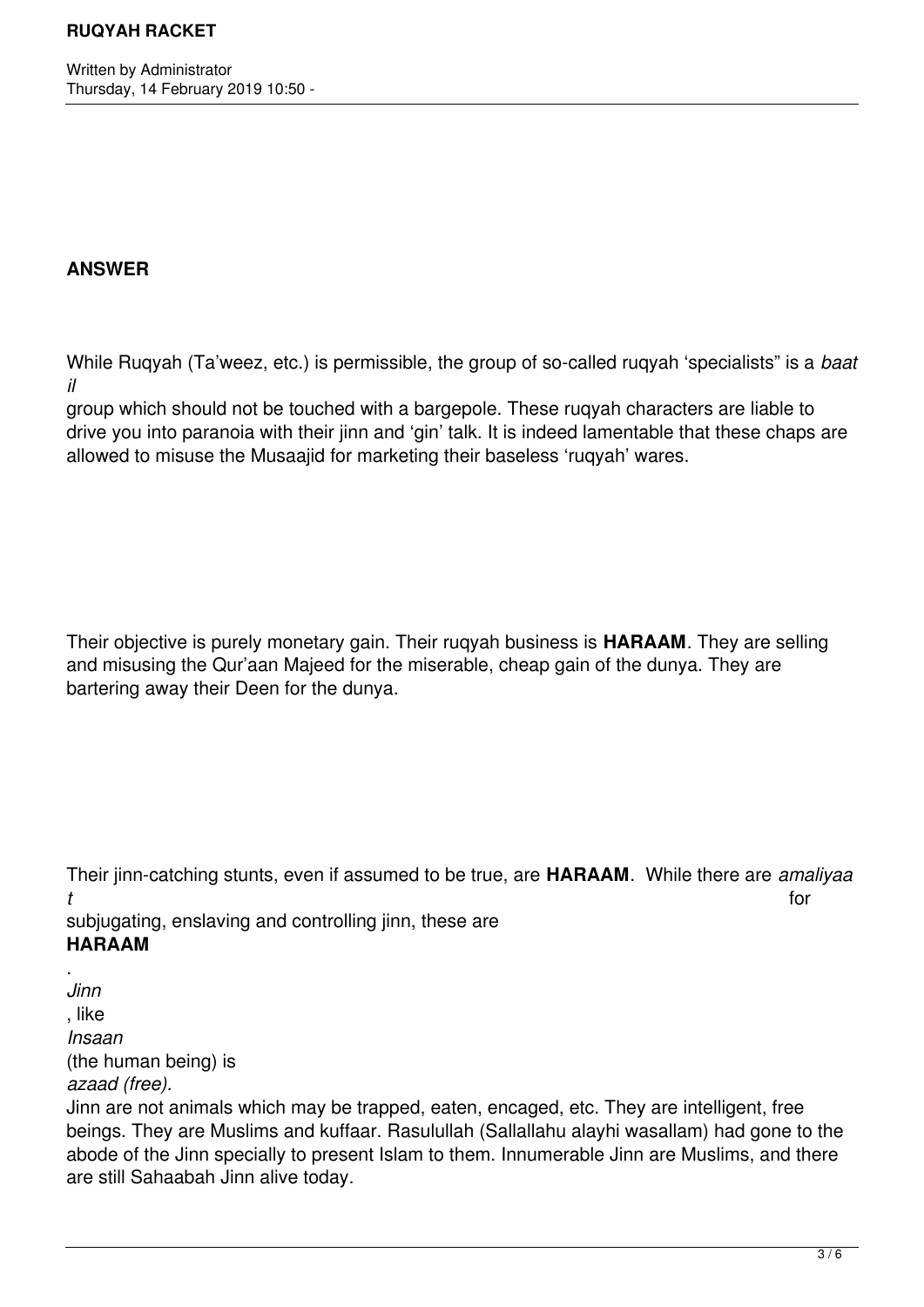Written by Administrator and Administrator and Administrator and Administrator and Administrator and Administrator and Administrator and Administrator and Administrator and Administrator and Administrator and Administrator

It is **HARAAM** to subjugate a Jinn and to utilize him for any purpose whatsoever, even for reciting the Qur'aan Majeed. The act of using his wife as bait by the ruqyah character, is despicably **HARAAM**. This man has no shame. If he does have the ability to subjugate Jinn, then know that his baiting act with his wife as the 'prawn' of the hook, is immoral and **HARAAM**. It is tantamount to zina. If he genuinely is able to catch a jinn, then it is **HARAAM** to compel the kaafir jinn to recite the Kalimah. The Qur'aan Majeed states: *"There is no compulsion in Deen."* 

Indeed this ruqyah character is ignorant. He fails to understand, that a non-Muslim declaring the Shahaadat with the gun at his head, is not a true Muslim. If the Jinn is given the choice of Islam or death, and he submits to the former, he remains a kaafir because his Shahaadat is not by a voluntary expression of Imaan.

In our book, *SIHR ,* we have explained the Shariah limits for the permissibility of Ruqyah. The book is available from us.

It is essential for Muslims to remain far from this money-coining clique. Just imagine! They charge R400 or more for a charade diagnosis and some laughable 'ruqyah' artefacts consisting of a small bottle of olive oil, senna leaves and some salt. The parcel is worth about R20. This is their standard medicine for all cases of imagined magic and jinn-afflictions.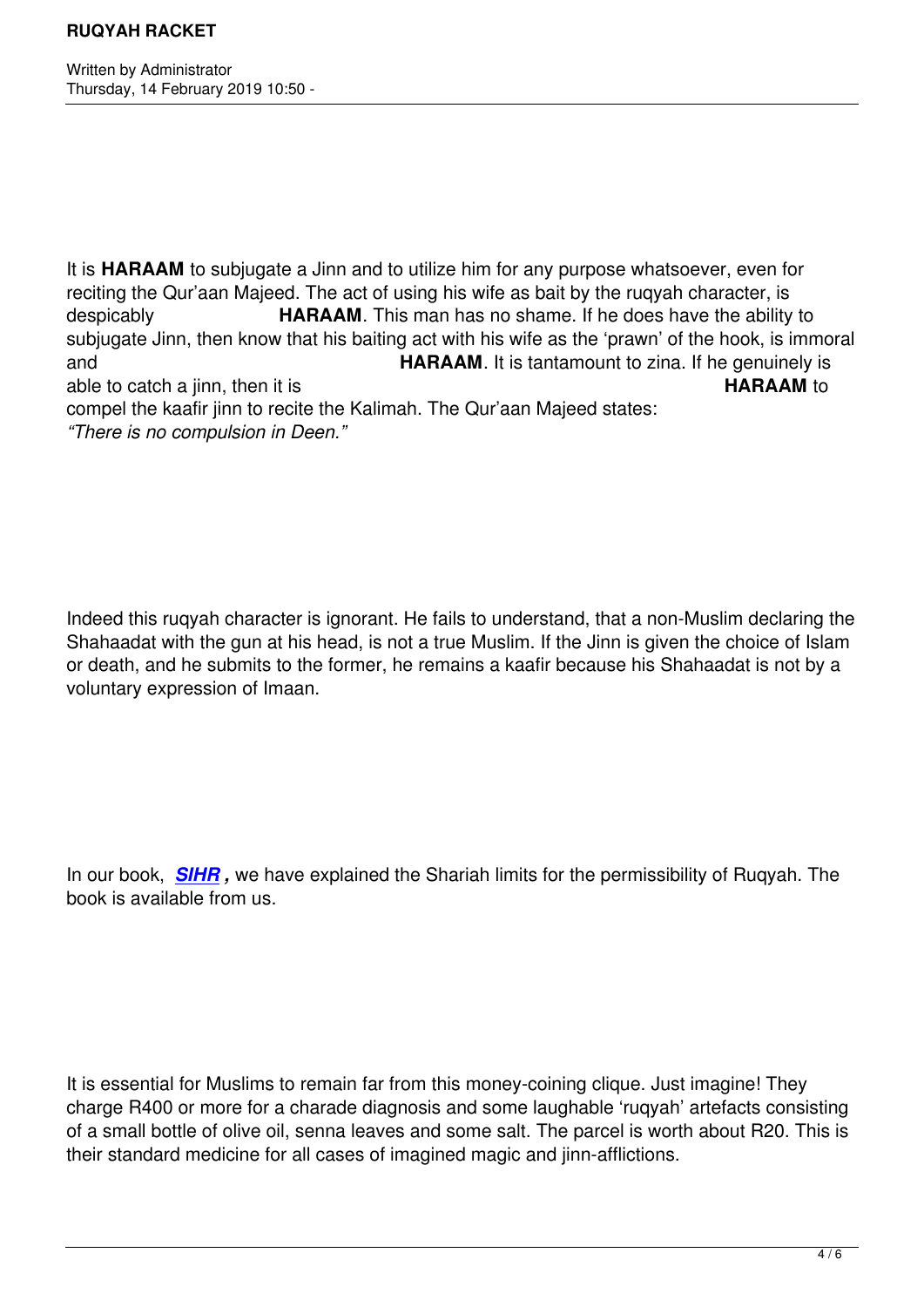Whether a person suffers from a headache or has marital problems, financial problems, haraam-love problems, etc., etc., it is always the effect of magic according to these chaps. Muslims are required to employ their brains and to seek the Shariahs's ruling from the Ulama-e-Haqq because plunging headlong in a venture or in a morass of weird stunts is Imaani destruction.

*Sure signs of the bogus nature of such people who claim to operate mysteriously are: (1) They enlist the aid of jinn, and (2) The boodle. They are out to become millionaires overnight.* 

They attend to thousands of people all over the world 12 months of the year. The boodle flows into their coffers like water because people are just too stupid due to Imaani deficiencies, hence they are ensnared into *baatil* with the greatest ease by such stunters.

It is necessary for the safety and well-being of Muslims that the Ulama proffer guidance to the morons in our community who allow themselves to be sucked for money. Do not be fooled by their employment of the Qur'aan Majeed. This is merely to impress the gullible community. Remember, that even kuffaar Jinn will be reciting the Qur'aan to mislead and misguide Muslims. Some of these ruqyah people perform weird shaitaani stunts with wazeefahs of Durood Shareef and Qur'aanic aayaat. In their weird and bizarre stunts, they acquire shaitaani assistance. May Allah Ta'ala save us all from their shaitaani depredations.